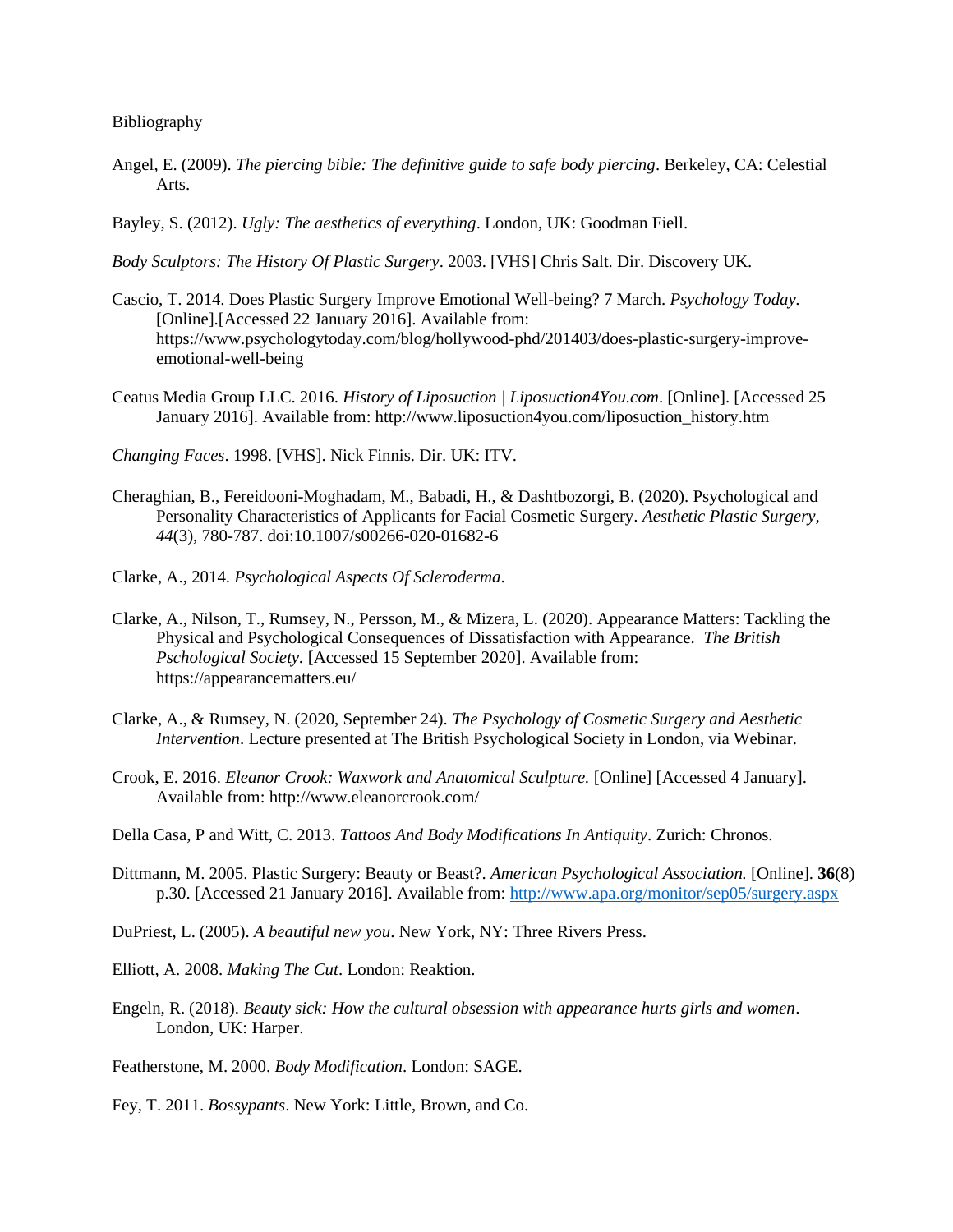*Flesh & Blood*. 2010. [DVD] Larry Silverman. Dir. Independent film.

Gilman, S L. 1998. *Creating Beauty To Cure The Soul*. Durham: Duke University Press.

Gilman, S L. 1999. *Making The Body Beautiful*. Princeton, N.J.: Princeton University Press.

- Gao, Z. 2008. Gender Discrimination in Chinese Recruitment Advertisements: A Content Analysis*. Journal of Asia-Pacific Business*, **9**(4), pp.395-418.
- Haiken, E. 1997. *Venus Envy*. Baltimore: Johns Hopkins University Press.
- Hansen, E., & Clarke, A. (2008, June). Helping people with an unusual appearance. *The British Pschological Society.* [Accessed 10 September 2020]. Available from: https://thepsychologist.bps.org.uk/volume-21/edition-6/helping-people-unusual-appearance

Harris-Moore, D. 2014. *Media and the Rhetoric of Body Perfection*. UK: Ashgate..

Henderson, G. E. (2015). *Ugliness: A cultural history*. London, UK: Reaktion Books.

- Jafferany, M. (2020). Psychological aspects of aesthetic and cosmetic surgery: Clinical and therapeutic implications. *Dermatologic Therapy, 33*(4). doi:https://onlinelibrary.wiley.com/doi/abs/10.1111/dth.13727
- Jeffries, S. 2009. Orlan's Art of Sex and Surgery. *The Gaurdian.* [Online] 1 July. [Accessed 14 Jan. 2016]. Available from: http://www.theguardian.com/artanddesign/2009/jul/01/orlan-performance-artistcarnal-art
- Kant, I. 1914. *The Critique of Judgement.* [Online]. 2nd Edition, revised. London: Macmillan. [Accessed 21 January 2016]. Available from: http://oll.libertyfund.org/titles/1217
- Kolle, F S. 1911. *Plastic and Cosmetic Surgery*. New York: Appleton.
- Kul-Want, C. 2014. *Philosophers on Art.* 14 October, Central Saint Martins, London.
- Lemma, A. (2015). *Minding the body: The body in psychoanalysis and beyond*. London, UK: Routledge, Taylor & Francis Group.
- Lemma, A. (2010). *Under the skin: A psychoanalytic study of body modification*. London, UK: Routledge.
- Leshin, L. 2000. Plastic Surgery in Children with Down Syndrome. *Ds-health.com* [Online]. [Accessed 25 January 2016]. Available from: http://www.ds-health.com/psurg.htm
- Lu, J. 2009. Employment Discrimination in China: The Current Situation and Principle Challenges. *Hamline Law Review.* [Online]. **1**(1), pp. 1-57. Available from: http://ssrn.com/abstract=1371075
- Mars, L. (2015). *Inked*. Chichester, West Sussex, UK: Summersdale.
- Mifflin, M. (2013). *Bodies of subversion: A secret history of women and tattoo*. Brooklyn, NY: PowerHouse Books.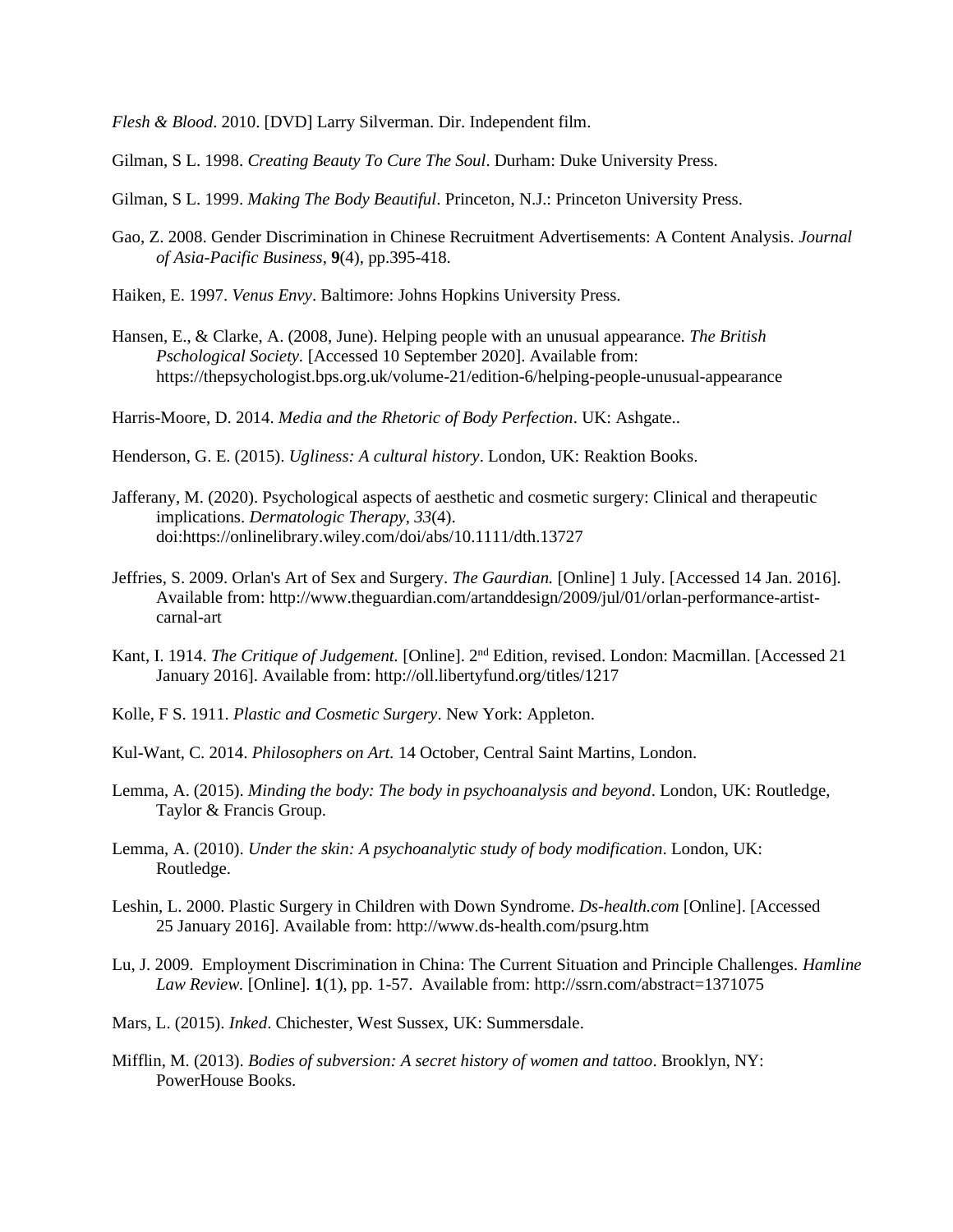- Miller, C C. 1907. *Cosmetic Surgery: The Correction Of Featural Imperfections*. Philadelphia: FA Davis Company.
- *Modify*. 2005. [DVD] Jason Gary and Greg Jacobson. Dir. Independent film.
- Mumford, J G. 1910. *The Practice Of Surgery*. Philadelphia and London: W.B. Saunders Company.

*My Strange Addiction, Episode 37, I'm A Living Doll*. 2014. TLC. 1 January, 18:00

- Nerini, A., Matera, C., Gesto, C. D., Policardo, G. R., & Stefanile, C. (2019). Exploring the Links Between Self-Compassion, Body Dissatisfaction, and Acceptance of Cosmetic Surgery in Young Italian Women. *Frontiers in Psychology, 10*. doi:10.3389/fpsyg.2019.02698
- Pitts-Taylor, V. 2003. *In The Flesh*. New York: Palgrave Macmillan.
- Pitts, V. (2015). *In the flesh: The cultural politics of body modification*. New York, NY: Palgrave Macmillan.
- Prum, R. O. (2018). *The evolution of beauty: How Darwin's forgotten theory of mate choice shapes the animal world - and us*. New York, NY: Anchor Books.
- Rhodes, E., 2018. *'Body Beautiful and Cosmetic Surgery' | The Psychologist*. Thepsychologist.bps.org.uk. [Online]. [Accessed 20 September 2020]. Available from: https://thepsychologist.bps.org.uk/body-beautiful-and-cosmetic-surgery
- Rhodes, E., 2018. *'Surgeons Are Crying Out For People To Work With Them' | The Psychologist*. Thepsychologist.bps.org.uk. [Online]. [Accessed 20 September 2020]. Available from: https://thepsychologist.bps.org.uk/volume-31/april-2018/surgeons-are-crying-out-people-workthem
- Sanders, C. R., & Vail, D. A. (2008). *Customizing the body; The art and culture of tattooing.*  Philadelphia, PA: Temple University Press.
- Siebers, T. 2000. *The Body Aesthetic*. Ann Arbor: *he body: The art and culture of tattooing*. Philadelphia, PA: Temple University Press. University of Michigan Press.
- Sigman, A. (2014). *The body wars: Why body dissatisfaction is at epidemic proportions and how we can fight back*. London, UK: Piatkus.
- Stein, J. 2015. Nip. Tuck, Or Else. *TIME.* **185**(24), pp.42-48.
- Stelarc. 2016. *Stelarc.* [Online]. [Accessed 21 January 2016]. Available from: http://stelarc.org/\_.swf
- Suchet, M. 2009. The 21st Century Body: Introduction. *Studies in Gender and Sexuality.* **10**(3), pp.113-118.
- *Taboo: Beauty*. 2011. USA: National Geographic. [Online]. [Accessed 20 September 2015]. Available from: https://www.youtube.com/watch?v=oPvsTwe7Tbc
- *Taboo: Body Modification*. 2007. USA: National Geographic. [Online]. [Accessed 20 September 2015]. Available from: https://www.youtube.com/watch?v=th4sQejXeXc